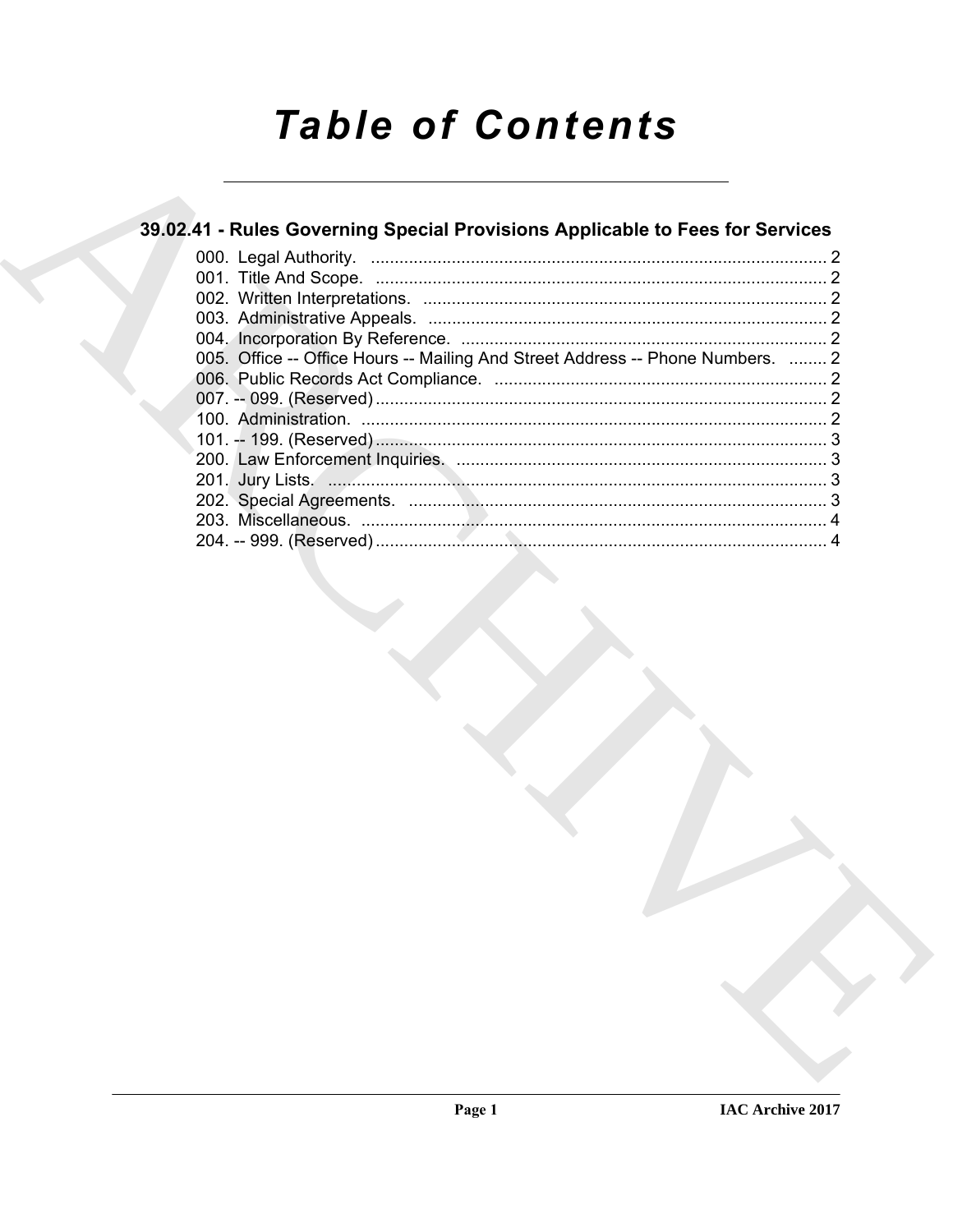#### **IDAPA 39 TITLE 02 CHAPTER 41**

### <span id="page-1-0"></span>**39.02.41 - RULES GOVERNING SPECIAL PROVISIONS APPLICABLE TO FEES FOR SERVICES**

#### <span id="page-1-1"></span>**000. LEGAL AUTHORITY.**

| This rule is adopted under the authority of Sections 49-201, Idaho Code. | $(3-29-10)$      |  |
|--------------------------------------------------------------------------|------------------|--|
|                                                                          |                  |  |
| 001.                                                                     | TITLE AND SCOPE. |  |

#### <span id="page-1-2"></span>This rule identifies special provisions applicable to fees for services not specifically outlined in Title 49, Idaho Code.  $(12-26-90)$

<span id="page-1-3"></span>**002. WRITTEN INTERPRETATIONS.**

There are no written interpretations for this chapter. (4-11-06)

#### <span id="page-1-4"></span>**003. ADMINISTRATIVE APPEALS.**

Administrative appeals under this chapter shall be governed by the rules of administrative procedure of the attorney general, IDAPA 04.11.01, "Idaho Rules of Administrative Procedure of the Attorney General." (4-11-06)

#### <span id="page-1-5"></span>**004. INCORPORATION BY REFERENCE.**

| There are no documents incorporated by reference in this chapter. |  |  |  |  | $(4-11-06)$ |
|-------------------------------------------------------------------|--|--|--|--|-------------|
|-------------------------------------------------------------------|--|--|--|--|-------------|

#### <span id="page-1-6"></span>**005. OFFICE -- OFFICE HOURS -- MAILING AND STREET ADDRESS -- PHONE NUMBERS.**

**01.** Street and Mailing Address. The Idaho Transportation Department maintains a central office in 3311 W. State Street with a mailing address of P O Box 7129, Boise ID 83707-1129. (4-11-06) Boise at 3311 W. State Street with a mailing address of P O Box 7129, Boise ID 83707-1129.

**02. Office Hours**. Daily office hours are 8 a.m. to 5 p.m. except Saturday, Sunday and state holidays.  $(4-11-06)$ 

**03. Telephone and FAX numbers.** The central office may be contacted during office hours by phone 34-8000 or by fax at 208-334-3858. at 208-334-8000 or by fax at 208-334-3858.

#### <span id="page-1-7"></span>**006. PUBLIC RECORDS ACT COMPLIANCE.**

All records associated with this chapter are subject to and in compliance with the Idaho Public Records Act, as set forth in Title 74, Chapter 1, Idaho Code. (4-11-06)

#### <span id="page-1-8"></span>**007. -- 099. (RESERVED)**

#### <span id="page-1-10"></span><span id="page-1-9"></span>**100. ADMINISTRATION.**

**39.02.41 - RULES GOVERNING SPECIAL PROVISIONS APPLICABLE TO FEES FOR SERVICES<br>
19. LIEGAL AUTHORITY, and the Same of School API Library and the Same of the Same of the Same of the Same of the Same of the Same of the Same** Idaho Code provides for the collection of fees for related services. This rule provides for automation considerations and a fee schedule to uniformly apply the fee provided by Section  $49-202(2)(h)$ , Idaho Code. The following fees apply for services and copies of files regarding motor vehicle or other registrations, motor vehicle titles, driver's licenses or commercial driver's licenses, and are based on the per hour charge specified in Section 49-202(2)(h),<br>Idaho Code. (3-29-10) Idaho Code. (3-29-10)

<span id="page-1-12"></span>**01. Paper or Imaged Records**. Copies of supporting driver's license, registration, or title records from paper or imaged records, based on an average of twenty-four (24) minutes to fully process these requests at the per-<br>hour rate specified in Section 49-202(2)(h). Idaho Code, and rounded to the nearest whole dollar. (3-29-1 hour rate specified in Section  $49-202(2)(h)$ , Idaho Code, and rounded to the nearest whole dollar.

<span id="page-1-11"></span>**02. Automated Records**. Idaho Code does not provide a fee for complete county or statewide automated copies of registration or title files. A fee has been based on the costs to produce special file requests.

 $(4-11-06)$ 

**a.** A base charge for programs requiring: One (1) to three (3) sorts, seventy-five dollars (\$75). Each lal sort, twenty-five (\$25). additional sort, twenty-five (\$25).

**Section 000 Page 2**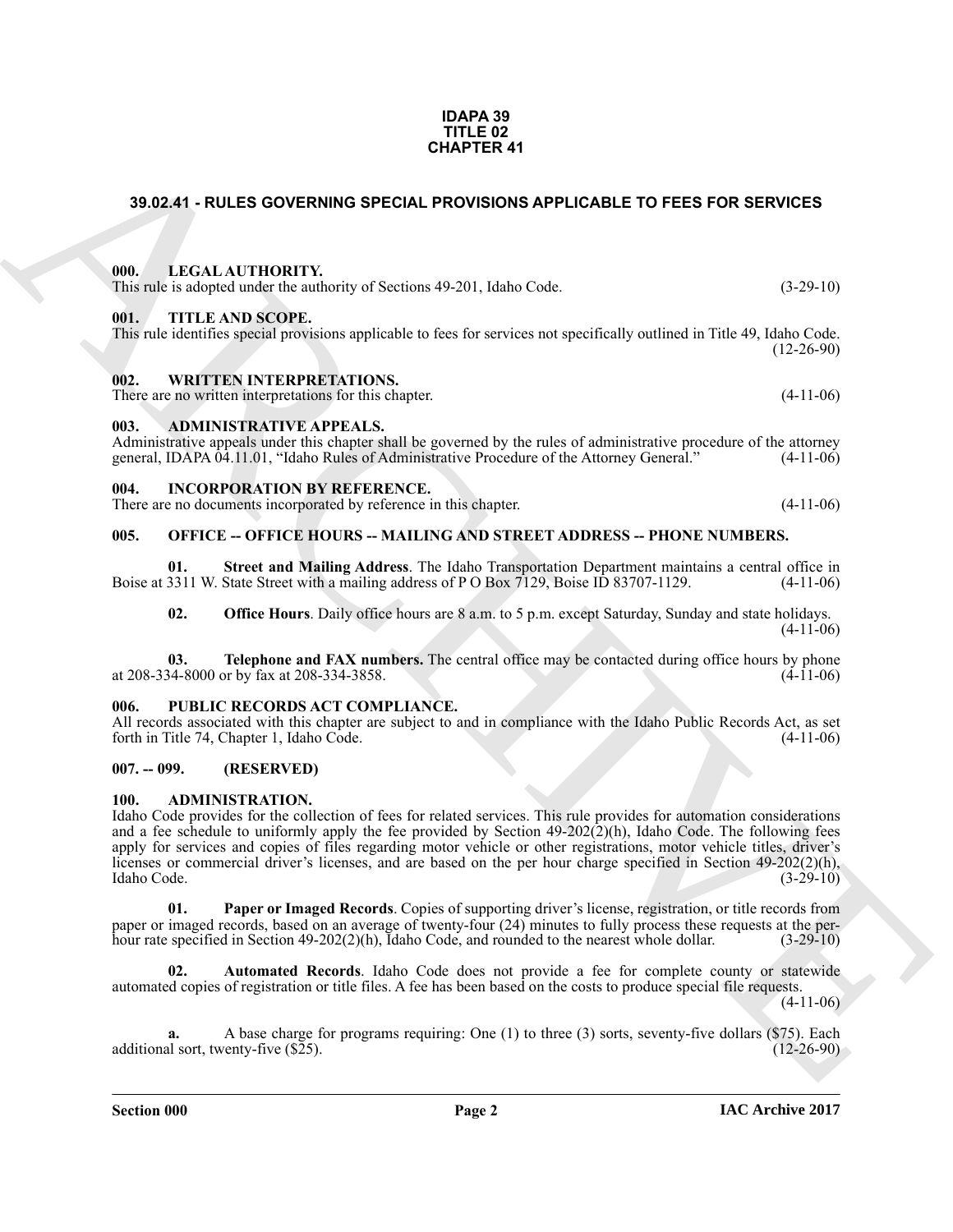#### *IDAHO ADMINISTRATIVE CODE IDAPA 39.02.41 - Special Provisions Idaho Transportation Department Applicable to Fees for Services*

**b.** In addition to the above, the computer cost, printer cost and tape access cost, as established by the ion technology section will be charged.  $(4-11-06)$ information technology section will be charged.

<span id="page-2-4"></span>**c.** Any mailing, shipping or special handling costs will also be added to the charges. (12-26-90)

**03. Electronic Media Must Be Provided**. Requestors must provide electronic media for this purpose, unless the file can be transmitted electronically. Data is provided in a standard department format. Vehicle or driver history information is not included. The only selection criterion is by counties. (3-29-10)

**04.** Records Provided Free of Charge. Motor vehicle and driver records will be provided free of the following: (9-4-91) charge to the following:

<span id="page-2-5"></span>

| a. | State Agencies. | $(9-4-91)$ |
|----|-----------------|------------|
|    |                 |            |

**b.** County Assessors. (9-4-91)

<span id="page-2-6"></span>**c.** County Sheriffs. (9-4-91)

**d.** Peace Officers requesting records in the performance of their duties as per Section 49-202(3), Idaho (9-4-91) Code. (9-4-91)

**05.** Rules for Providing Records Free of Charge. The Division of Motor Vehicles shall observe the g guidelines when providing records free of charge: (4-11-06) following guidelines when providing records free of charge:

**a.** Records will be provided free of charge only if they are a standard computer run that does not require special programming and/or sorting. Records requiring special handling will be provided for a fee equal to the cost of the additional handling. (9-4-91) cost of the additional handling.

**b.** Records will be provided free of charge electronically or on electronic media supplied by the requestor, or as a standard computer printout. All other formats will be provided for a fee equal to the cost of the additional materials. (3-29-10) additional materials.

**c.** The Assessor's Clearinghouse and the Sheriff's Clearinghouse shall each establish a single standardized computer printout that will be used for all motor vehicle and driver requests from their respective agencies. (9-4-91) agencies.  $(9-4-91)$ 

**d.** Records access agreements between the Division of Motor Vehicles and government agencies requesting motor vehicle and driver records shall be negotiated and renewed annually, and shall contain a list of all personnel who will have access to the records and/or on-line terminals. (4-11-06)

**e.** On-line computer installation and equipment shall be charged at a rate defined in the annual agreement. (9-4-91)

#### <span id="page-2-0"></span>**101. -- 199. (RESERVED)**

#### <span id="page-2-7"></span><span id="page-2-1"></span>**200. LAW ENFORCEMENT INQUIRIES.**

**EXAMPLE CONTROLLER CONTROLLER CONTROLLER CONTROLLER CONTROLLER CONTROLLER CONTROLLER CONTROLLER CONTROLLER CONTROLLER CONTROLLER CONTROLLER CONTROLLER CONTROLLER CONTROLLER CONTROLLER CONTROLLER CONTROLLER CONTROLLER CO** The Department provides full access to motor vehicle files by Law Enforcement at no charge through the Idaho Law Enforcement Telecommunication Systems (ILETS). There is also no charge to Law Enforcement for certified motor vehicle or driver record packets to peace officers. For additional services beyond access to motor vehicle records (special reports, etc...), actual costs incurred by the Department will be charged. (3-29-10) (special reports, etc...), actual costs incurred by the Department will be charged.

#### <span id="page-2-2"></span>**201. JURY LISTS.**

Idaho Code provides for the use of motor vehicle records for jury lists. The Department does not charge the counties for this use. (12-26-90) for this use.  $(12-26-90)$ 

#### <span id="page-2-8"></span><span id="page-2-3"></span>**202. SPECIAL AGREEMENTS.**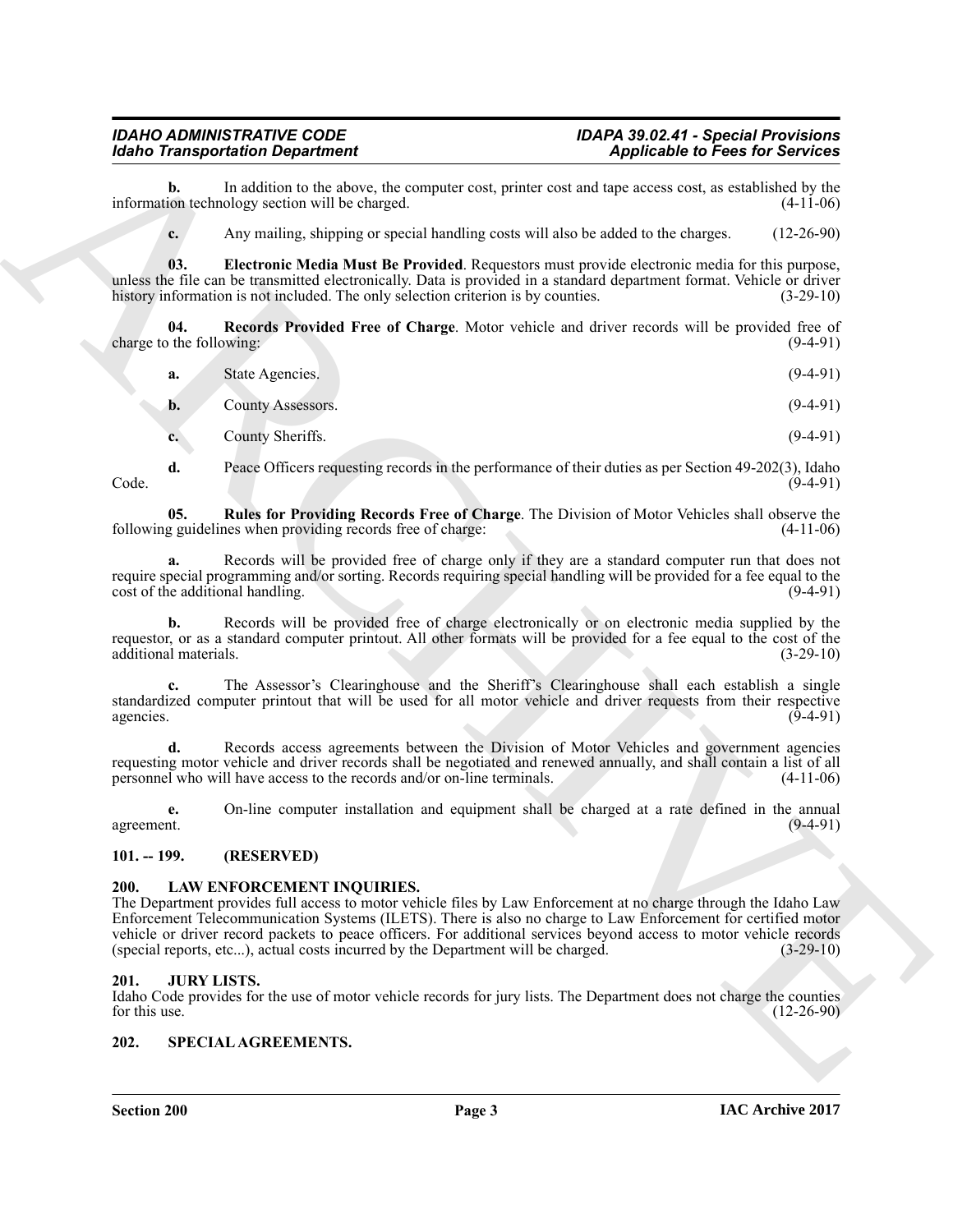#### <span id="page-3-3"></span>*IDAHO ADMINISTRATIVE CODE IDAPA 39.02.41 - Special Provisions Idaho Transportation Department Applicable to Fees for Services*

 $\frac{1}{2}$ <br>  $\frac{1}{2}$ <br>  $\frac{1}{2}$ <br>  $\frac{1}{2}$ <br>  $\frac{1}{2}$ <br>  $\frac{1}{2}$ <br>  $\frac{1}{2}$ <br>  $\frac{1}{2}$ <br>  $\frac{1}{2}$ <br>  $\frac{1}{2}$ <br>  $\frac{1}{2}$ <br>  $\frac{1}{2}$ <br>  $\frac{1}{2}$ <br>  $\frac{1}{2}$ <br>  $\frac{1}{2}$ <br>  $\frac{1}{2}$ <br>  $\frac{1}{2}$ <br>  $\frac{1}{2}$ <br>  $\frac{1}{2}$ <br>  $\frac{1}{2}$ <br> **01. Agreements for Services**. The Department may enter into agreements for services and copies of motor vehicle files to requestors with special highway safety and statistical reporting requirements. Initial costs incurred by the Department shall be reimbursed by the requestor. Ongoing charges or fees will be based on the agreement.  $(12-26-90)$ 

<span id="page-3-4"></span>**02. Right to Receive Information Subject to Idaho Code**. This rule is not intended to imply that a requestor has the right to receive information. The fees, as stipulated in this rule, apply when the requestor is eligible to receive the information, subject to Idaho Code. (12-26-90) to receive the information, subject to Idaho Code.

#### <span id="page-3-2"></span><span id="page-3-0"></span>**203. MISCELLANEOUS.**

The fee for vehicle inquiries by name will be based on the proper fee per vehicle record. Commercial vehicle inquiries shall be based on a per vehicle record fee. (3-29-10) inquiries shall be based on a per vehicle record fee.

<span id="page-3-1"></span>**204. -- 999. (RESERVED)**